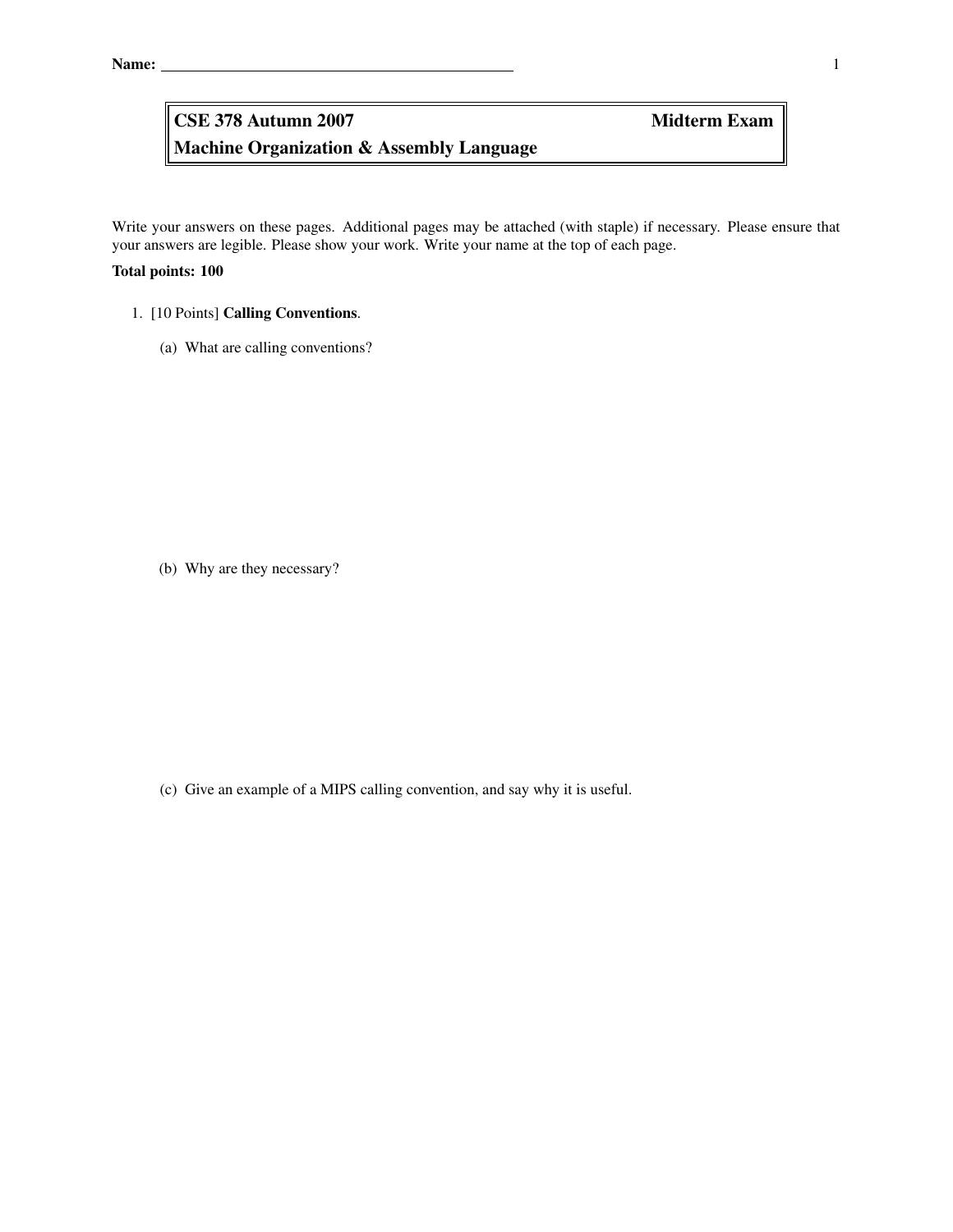### 2. [30 points] MIPS Programming

The following C code does a binary search for a value in a *sorted* array A of integers (each integer is 32 bits in size, and they are packed together in the array). Translate this C code into MIPS assembly using the template on the next page. *Hint*: you may find the BGTZ/BLTZ instructions useful.

Your solution will not be graded for syntax, but you must use the proper opcode and register names. You should make use of the following assumptions:

- \$a0 contains A
- \$a1 contains lengthOfA
- \$a2 contains value
- $$v0$  should be used to hold the return value
- your function will be called by some other function.
- you are allowed to use pseudo-instructions.

#### C version

```
int binSearch(int *A, int lengthOfA, int value) {
  int low = 0;int high = length - 1;int mid = 0;
   while (low \le high) {
       mid = (low + high) / 2;if (A[mid] > value)
           high = mid - 1;
       else if (A[mid] < value)
            low = mid + 1;else
            return mid; /* found, return array index */
   }
   return -1; /* not found */
}
```
MIPS assembly version (next page)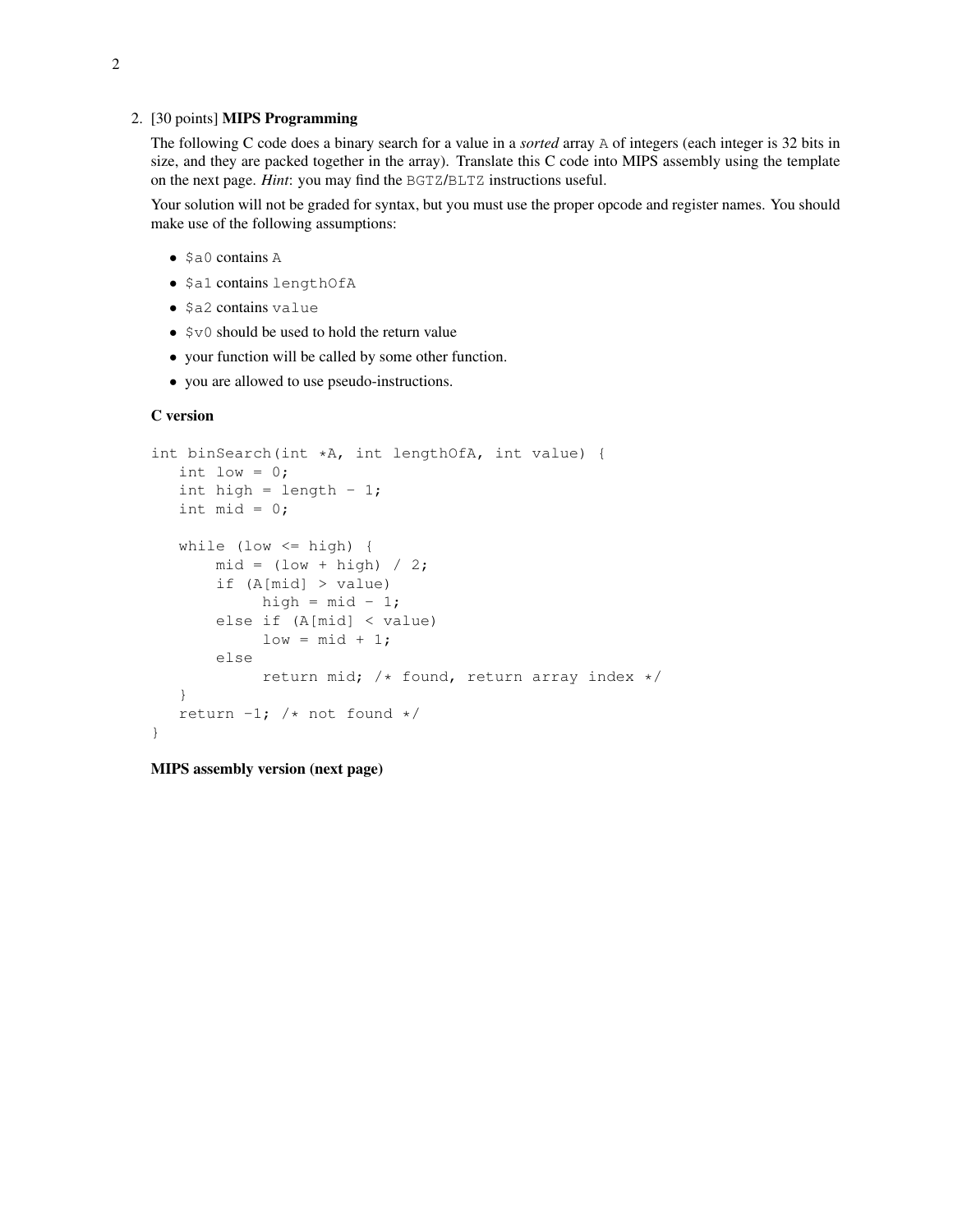## MIPS assembly version

| binSearch:                                                                                                                                                                                                                                                                                                              |       |
|-------------------------------------------------------------------------------------------------------------------------------------------------------------------------------------------------------------------------------------------------------------------------------------------------------------------------|-------|
| $li$ $\frac{1}{2}$ $\frac{1}{2}$ $\frac{1}{2}$ $\frac{1}{2}$ $\frac{1}{2}$ $\frac{1}{2}$ $\frac{1}{2}$ $\frac{1}{2}$ $\frac{1}{2}$ $\frac{1}{2}$ $\frac{1}{2}$ $\frac{1}{2}$ $\frac{1}{2}$ $\frac{1}{2}$ $\frac{1}{2}$ $\frac{1}{2}$ $\frac{1}{2}$ $\frac{1}{2}$ $\frac{1}{2}$ $\frac{1}{2}$ $\frac{1}{2}$ $\frac{1}{2$ | # low |
| addi \$t1 <- \$a0, $-1$ # high                                                                                                                                                                                                                                                                                          |       |
| $1i$ St2 $<-0$                                                                                                                                                                                                                                                                                                          | # mid |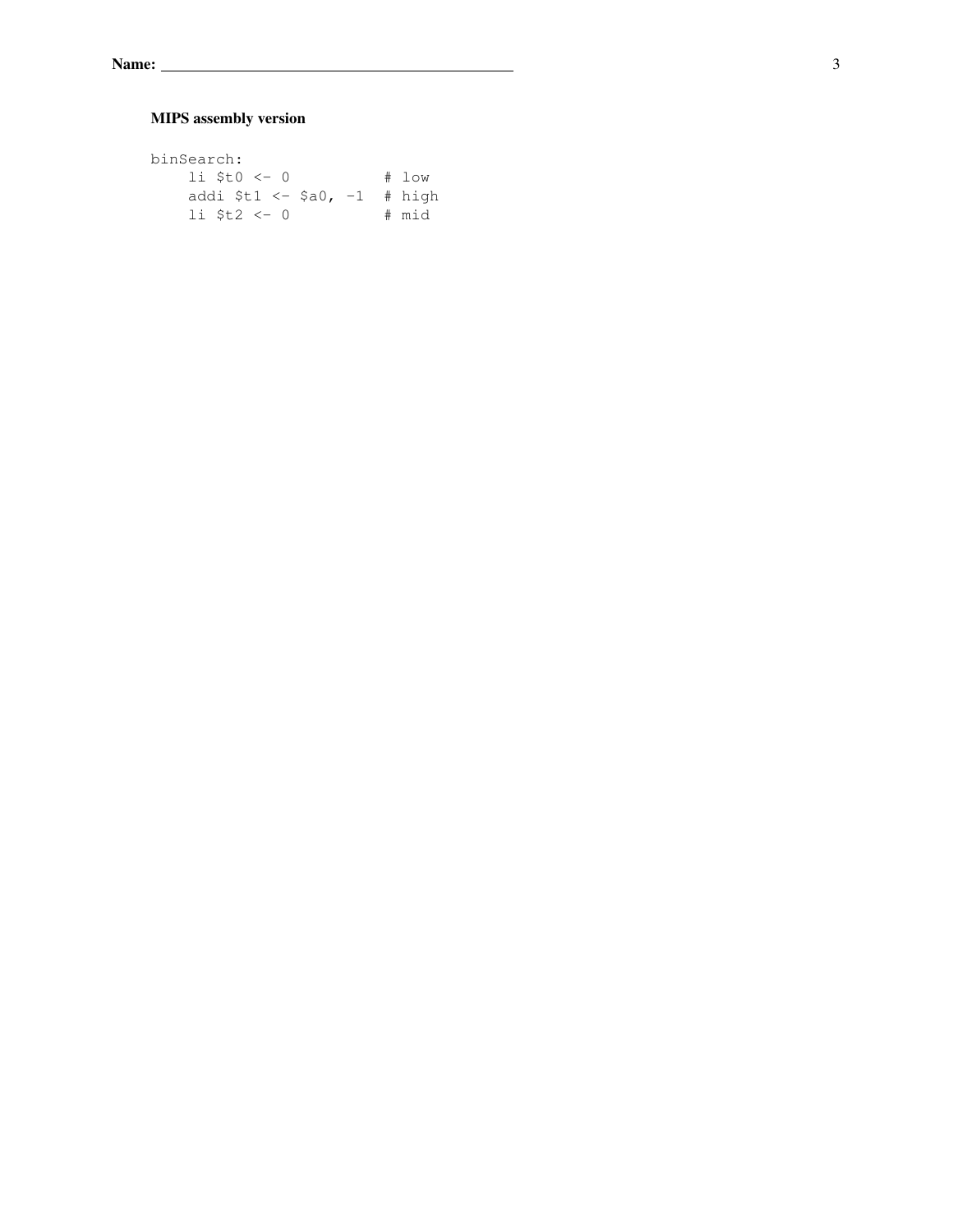### 3. [15 Points] Datapath.

Taking the single-cycle processor developed in class, we want to add a new instruction  $j$ rmi  $im16$  (rs) which executes a jump to the instruction at the specified address in memory.  $j$ rmi is an I-type instruction. The 16-bit immediate (a word offset) and the register  $rs$  specify an address via register base + offset (in the same manner as  $lm/sw$ ).

(a) Draw the necessary modifications to implement the above instruction on the figure of the single-cycle data-path provided below.



(b) What is/are the new control signal(s) required to implement  $j$ rmi?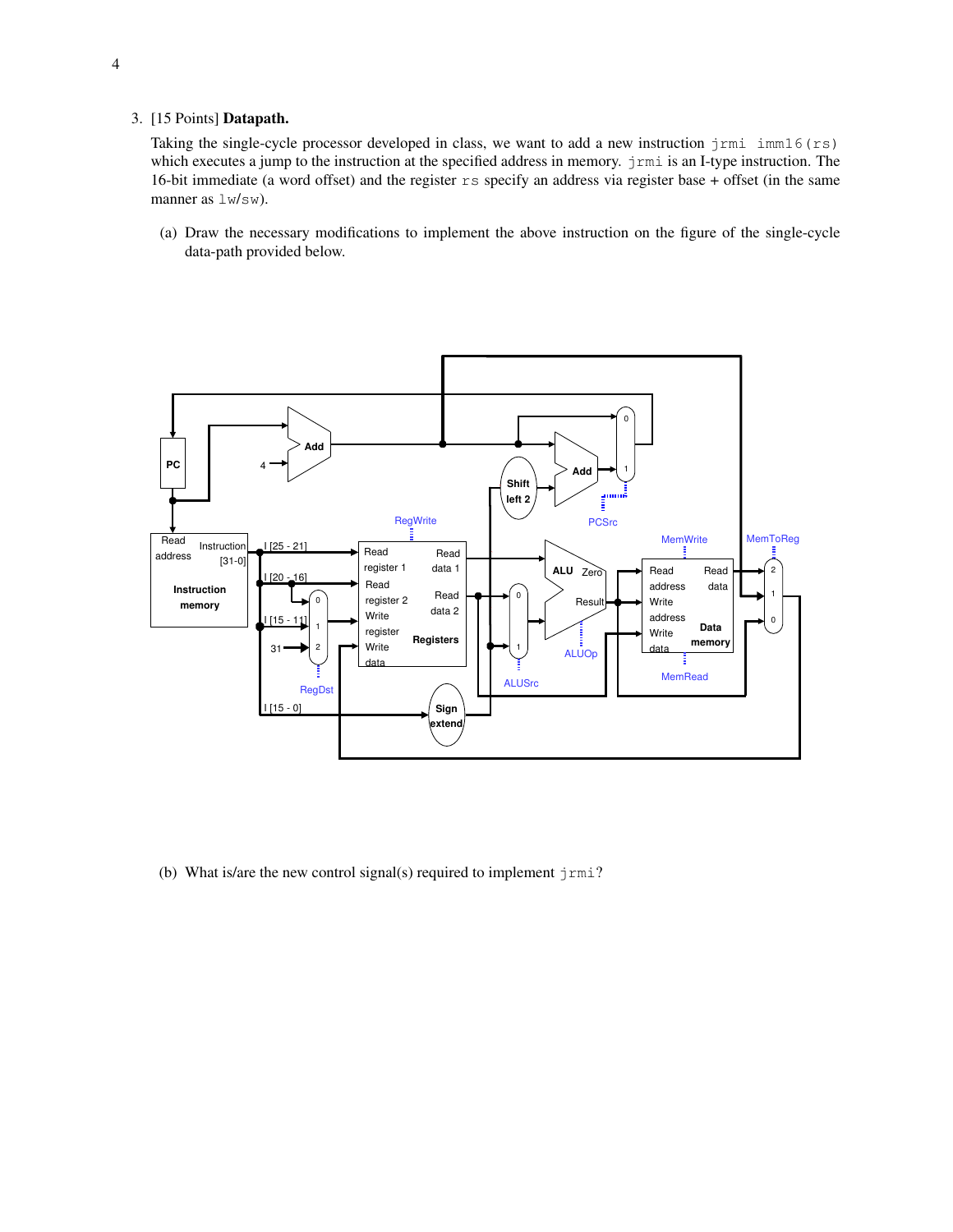### 4. [20 Points] Datapath Control Signals.



Given the single-cycle datapath above (control signals are marked with dashed lines), fill in the blanks in the table below. You must either give the control signals (0, 1, X) for a particular MIPS instruction, or give the MIPS instruction that uses the specified control signals.

Each control signal must be specified as 0, 1 or X (don't care). Writing a 0 or 1 when an X is more accurate is *not* correct.

| Opcode | RegDst        |                  |     | RegWrite   ALUSrc   ALUOp   MemWrite   MemRead | MemToReg | PCSrc            |
|--------|---------------|------------------|-----|------------------------------------------------|----------|------------------|
| nor    |               |                  | nor |                                                |          |                  |
| beq    |               |                  | sub |                                                |          | $\land$ ALU.Zero |
|        | $\mathcal{L}$ | $\boldsymbol{X}$ | X   | $\theta$                                       |          |                  |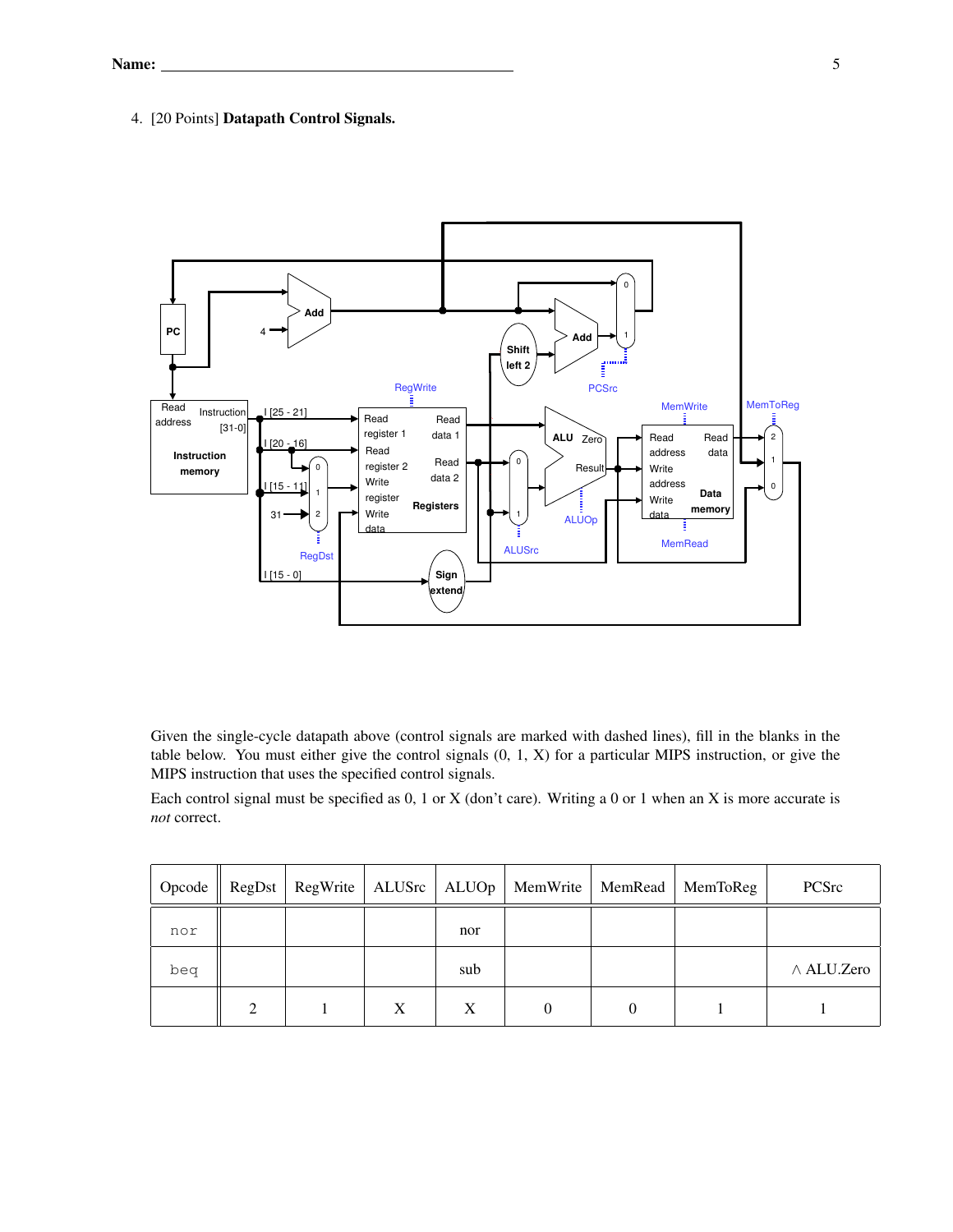### 5. [15 Points] Pipeline Hazards.

Consider the sequence of MIPS instructions below:

add  $$2 < - $3, $4$ or \$5 <- \$2, \$4  $lw$  \$6 <- 0(\$4) addi \$7 <- \$6, 0x5  $sub$   $$8$   $< $8$ ,  $$4$ 

- (a) Draw arrows on the instructions above indicating all the data dependences.
- (b) Reorder the instructions into a new schedule that will execute without any stalls on a 5-stage pipelined processor with forwarding. For reference, you may refer to the pipeline diagram below.

(c) Reorder the instructions into a new schedule that will execute without any stalls on a 5-stage pipelined processor *without* forwarding. For reference, you may refer to the pipeline diagram below.